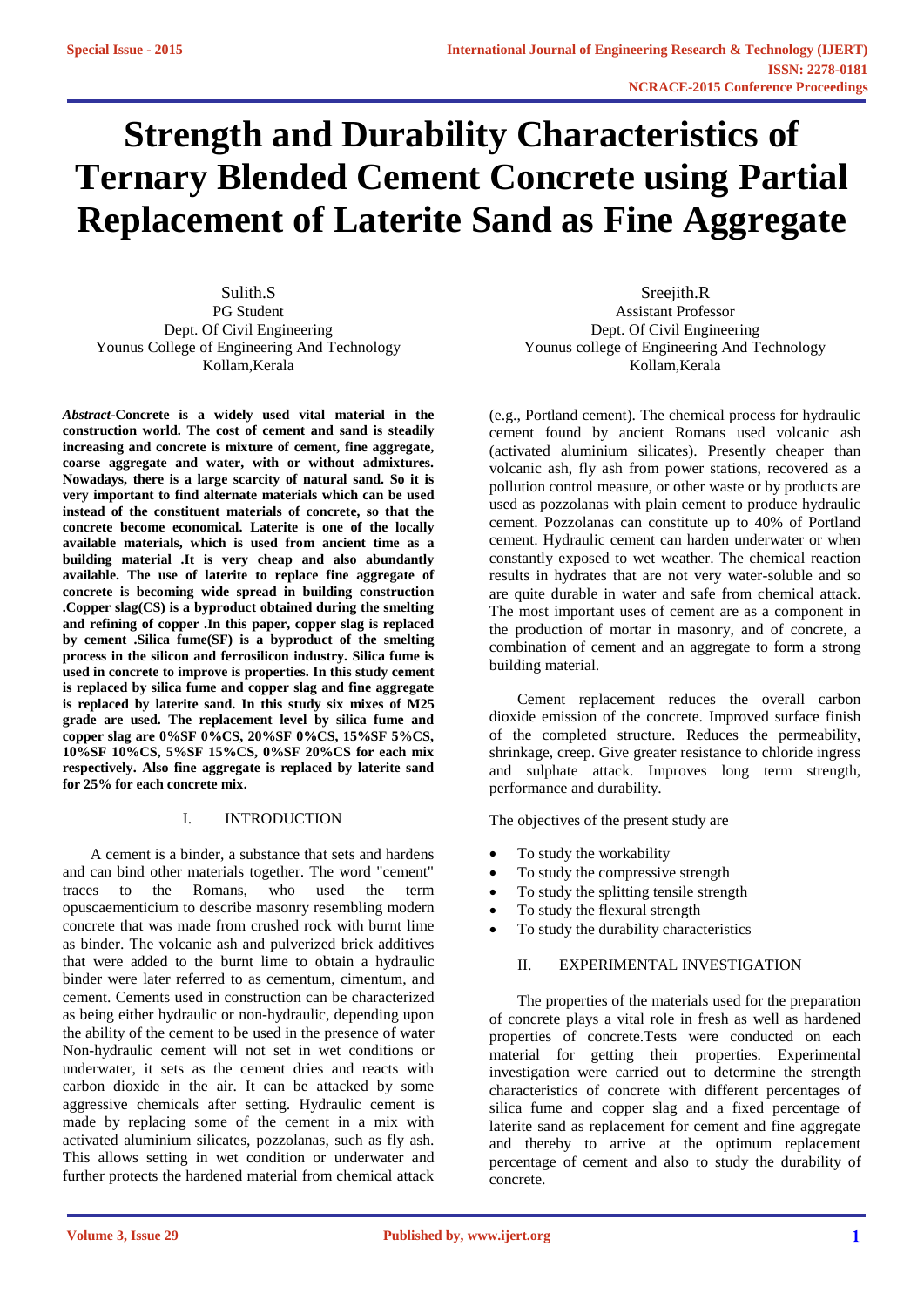# *A. Materials Used*

- Port land cement(53 grade)
- Potable water
- Copper slag

Copper is one of the basic chemical elements which is a soft and ductile metal, known for its high thermal and electrical conductivity and has a reddish-orange surface in its pure state. It is commonly used in electrical, construction and transportation industries. Pure copper is rarely found in nature, but is usually combined with other chemicals in the form of copper ores. The process of extracting copper from copper ore varies according to the type of ore and the desired purity of the final product. Each process consists of several steps in which unwanted materials are physically or chemically removed, and the concentration of copper is progressively increase

Silica fume

Silica fume is a by- product in the production of silicon alloys such as ferro-chromium, ferro-manganese, calcium silicon etc.It consists primarily of amorphous (noncrystalline)silicon dioxide

# Laterite sand

Laterites are soil types rich in iron and aluminium, formed in hot and wet tropical areas. Nearly all laterites are rusty-red because of iron oxides. They develop by intensive and long-lasting weathering of the underlying parent rock. Tropical weathering (laterization) is a prolonged process of chemical weathering which produces a wide variety in the thickness, grade, chemistry and ore mineralogy of the resulting soils. The majority of the land area containing laterites is between the tropics of Cancer and Capricorn. Historically, laterite was cut into brick-like shapes and used in monument-buildings

# • M sand

Coarse aggregate

# *B. Test on constituent materials*

Cement: Ordinary Portland Cement of 53 grade, conforming to IS: 12269-1987 was used. Different laboratory tests were conducted on cement to determine standard consistency, initial and final setting time and compressive strength as per IS: 4031-1988

TABLE 1 CHEMICAL COMPOSITION OF CEMENT (OPC 53 GRADE)

| Ingredient               | Percentage                  |
|--------------------------|-----------------------------|
| Lime(CaO)                | 62                          |
| Silica(SiO2)             | 22                          |
| Alumina(Al2O3)           | 5                           |
| Calcium sulphate (CaSO4) |                             |
| Iron oxide(Fe2O3)        | 3                           |
| Magnesia(MgO)            | $\mathcal{D}_{\mathcal{A}}$ |
| Sulphur(S)               |                             |

#### TABLE 2 PHYSICAL PROPERTIES OF CEMENT (OPC 53 GRADE)

| $S1$ . No.     | Properties                               | <b>Test</b><br>results | Requirement as<br>per IS: 12269-<br>1987<br>(Reaffirmed<br>2004) |
|----------------|------------------------------------------|------------------------|------------------------------------------------------------------|
| 1              | Specific Gravity                         | 3.15                   |                                                                  |
| $\overline{c}$ | Standard<br>Consistency (%)              | 35                     | $26 - 38$                                                        |
| 3              | <b>Initial Setting</b><br>Time (minutes) | 60                     | Not less than 30<br>minutes                                      |
| 4              | <b>Final Setting</b><br>Time (minutes)   | 420                    | Not more than<br>600 minutes                                     |

Silica fume: Silica Fume (Amorphous SiO2) named Micro silica from Sree Muruga Industries Pvt Ltd.,Kerala was used for the experiments. The specific gravity of silica fume was 2.4.

TABLE 3 CHEMICAL COMPOSITION OF SILICA FUME

| Chemical components  | % Weight    |
|----------------------|-------------|
| Silica $(SiO2)$      | 90-96       |
| Lime $(CaO)$         | $0.1 - 0.5$ |
| Iron oxide $(Fe2O3)$ | $0.2 - 0.8$ |
| Alumina $(Al_2O_3)$  | $0.5 - 0.8$ |
| Magnesia (MgO)       | $0.5 - 1.5$ |



Fig.1. Silica Fume

Fine aggregate: Commercially available M sand passing through 4.75mm IS sieve and conforming to grading zone II of IS: 383-1970 was used for experiment. Sieve analysis was done to determine the fineness modulus and grain size distribution of M sand.

TABLE 4 PROPERTIES OF FINE AGGREGATE

| Sl No | Properties            | <b>Test Results</b> |
|-------|-----------------------|---------------------|
|       | Specific gravity      | 2.392               |
| 2     | Bulk density $(g/cc)$ | 1.81                |
|       | Porosity $(\% )$      | 24                  |
|       | Void ratio            | 0.26                |
|       | Fineness modulus      | 3.11                |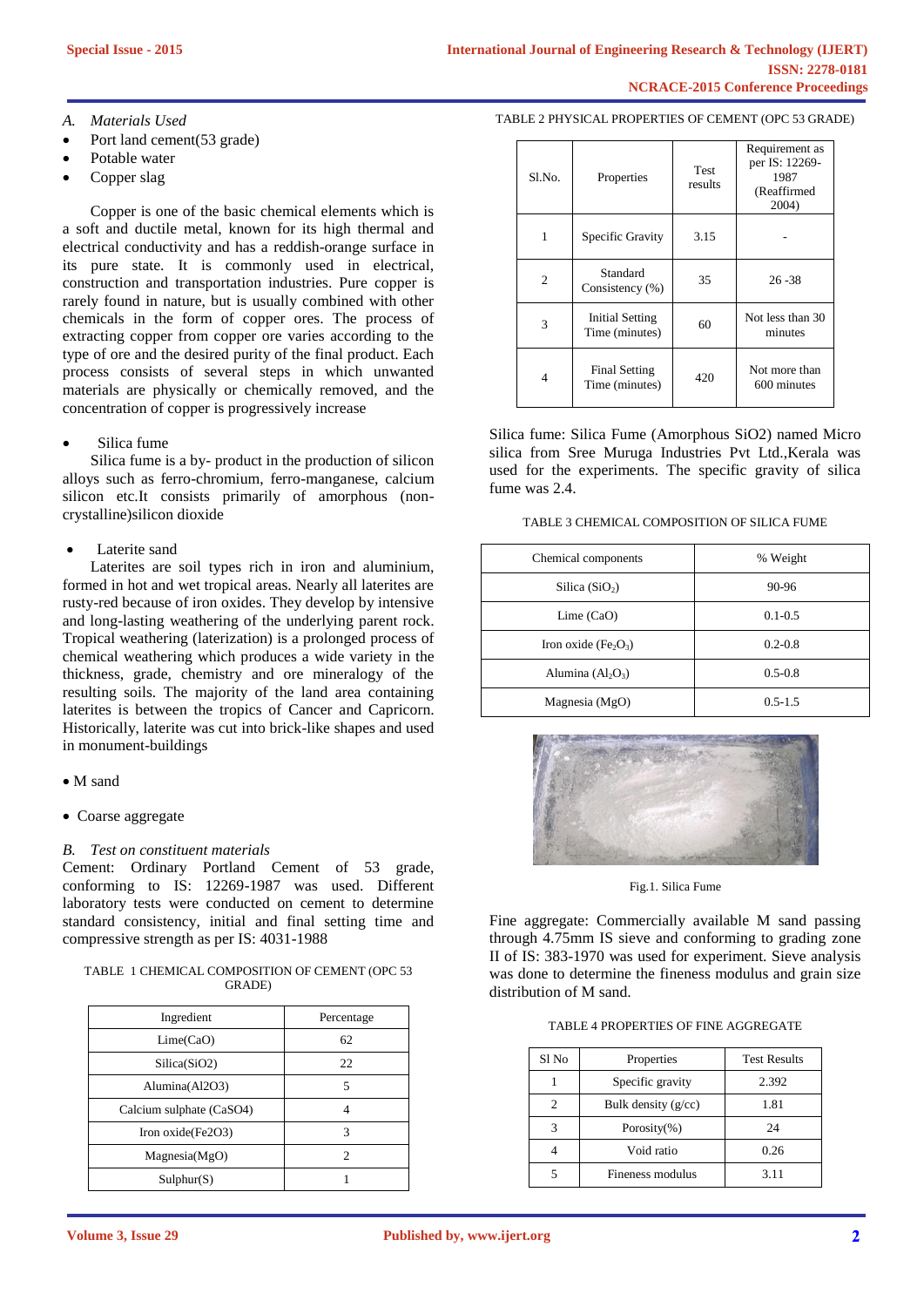| <b>Sieve</b><br>size(mm)                    | Weight<br>retained in<br>each<br>sieve(g) | % Weight<br>retained in<br>each sieve | Cumulative<br>% weight<br>retained | $\frac{0}{0}$<br>Weight<br>passing |
|---------------------------------------------|-------------------------------------------|---------------------------------------|------------------------------------|------------------------------------|
| 4.75                                        |                                           |                                       |                                    |                                    |
| 2.36                                        | 184.2                                     | 18.42                                 | 18.608                             | 81.392                             |
| 1.18                                        | 256.2                                     | 25.62                                 | 44.228                             | 55.772                             |
| 0.60                                        | 214.79                                    | 21.479                                | 65.707                             | 34.293                             |
| 0.30                                        | 178.9                                     | 17.89                                 | 83.597                             | 16.403                             |
| 0.15                                        | 152.43                                    | 15.243                                | 98.84                              | 1.16                               |
| Pan                                         | 11.6                                      | 1.16                                  | 100                                |                                    |
| Fineness modulus of fine aggregate $= 3.11$ |                                           |                                       |                                    |                                    |

#### TABLE 5 PARTICLE SIZE DISTRIBUTION OF FINE AGGREGATE

Copper slag: Copper is one of the basic chemical elements which is a soft and ductile metal, known for its high thermal and electrical conductivity and has a reddishorange surface in its pure state. It is commonly used in electrical, construction and transportation industries. Pure copper is rarely found in nature, but is usually combined with other chemicals in the form of copper ores.

It was procured from Laxmi Industries Pvt. Ltd., Tamilnadu. Its specific gravity was found to be 3.4.



Fig.2. Copper Slag

TABLE 6 CHEMICAL COMPOSITION OF COPPER SLAG

| Property                                    | $(\%$ wt)   |
|---------------------------------------------|-------------|
| Iron Oxide – Fe <sub>2</sub> O <sub>3</sub> | $42 - 48$   |
| $Silica-SiO2$                               | $26 - 30$   |
| Aluminium Oxide – $Al_2O_3$                 | $1 - 3$     |
| Calcium Oxide – CaO                         | $1.0 - 2.0$ |
| Magnesium Oxide $-MgO$                      | $0.8 - 1.5$ |

Laterite :Laterite is a highly weathered material, rich in secondary oxides of iron, aluminium or both. It is being extensively used as building block from the early civilization. Laterite obtained from natural source was used for replacing fine aggregate.

The specific gravity and fineness modulus of laterite used were 2.31 and 2.96 respectively.



Fig.3. Laterite

Coarse aggregate: Coarse aggregate used in this study were 20mm nominl size. The physical properties were tested and it conformed to the IS 383:1970.The coarse aggregate used was found to belong to belong to standard zone. Specific gravity and fineness modulus of coarse aggregate used were 278 and 6.51 respectively.

Water: Potable water was used for the experimental investigation. Water available in the college water supply system was used for casting as well as curing of the test specimens.

#### *C. Mix Design*

As per IS:10262-2009 M25 mix was designed and the mix proportion was obtained as 1:1.4:2.81. Water cement ratio was 0.48. Six mixes were made namely TBC 0, TBC 1, TBC 2, TBC 3, TBC 4, TBC 5. TBC 0 was the control mix with 25 % Laterite sand and 0 % silica fume,0 % copper slag.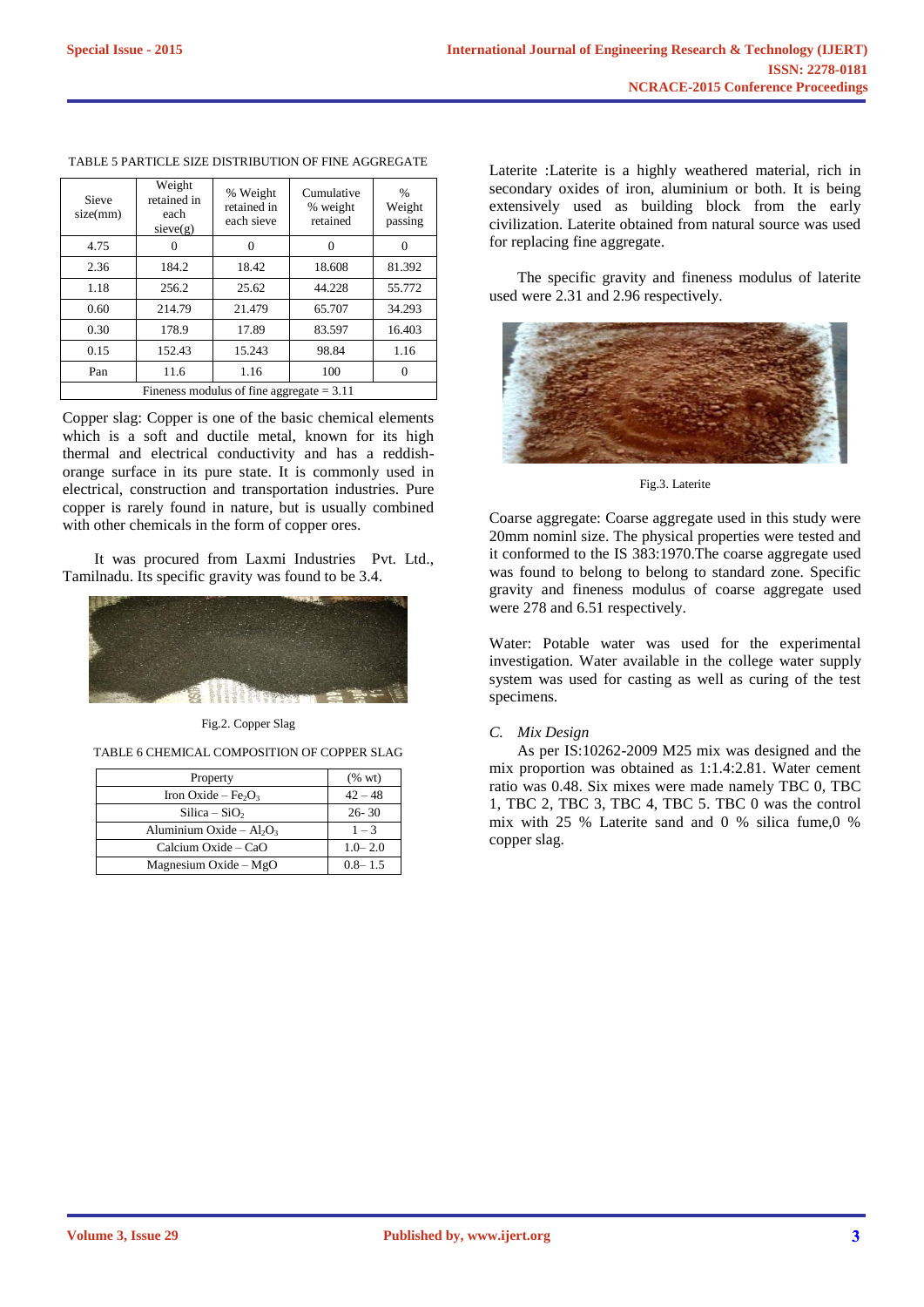| S1<br>No       | Mix              | Silica<br>$Func$ %) | Copper<br>$Slag(\%)$ | $Cement(\%)$ | Laterite<br>$Sand(\% )$ | Fine<br>Aggregate(%) | Coarse<br>Aggregate(%) |
|----------------|------------------|---------------------|----------------------|--------------|-------------------------|----------------------|------------------------|
| $\pm$          | TBC0             | $\mathbf{0}$        | $\mathbf{0}$         | 100          | 25                      | 75                   | 100                    |
| 2              | TBC1             | 20                  | $\mathbf{0}$         | 80           | 25                      | 75                   | 100                    |
| 3              | TBC <sub>2</sub> | 15                  | 5                    | 80           | 25                      | 75                   | 100                    |
| $\overline{4}$ | TBC3             | 10                  | 10                   | 80           | 25                      | 75                   | 100                    |
| 5              | TBC4             | 5                   | 15                   | 80           | 25                      | 75                   | 100                    |
| 6              | TBC5             | $\overline{0}$      | 20                   | 80           | 25                      | 75                   | 100                    |

### TABLE 7 MIX DESIGNATION FOR DIFFERENT MIXES

TABLE 8 QUANTITIES OF MATERIALS REQUIRED FOR M25 MIX FOR 1M<sup>3</sup>

| Material                                 | Mix<br>designation | Mix<br>designation | Mix<br>designation | Mix<br>designation | Mix<br>designation | Mix designation |
|------------------------------------------|--------------------|--------------------|--------------------|--------------------|--------------------|-----------------|
|                                          | TBC0               | TBC1               | TBC <sub>2</sub>   | TBC3               | TBC4               | TBC5            |
| Coarse Aggregate<br>(kg/m <sup>3</sup> ) | 853.32             | 853.32             | 853.32             | 853.32             | 853.32             | 853.32          |
| Fine Aggregate $(kg/m3)$                 | 513.547            | 385.160            | 385.160            | 385.160            | 385.160            | 385.160         |
| Laterite $(kg/m3)$                       | $\mathbf{0}$       | 128.386            | 128.386            | 128.386            | 128.386            | 128.386         |
| Cement $(kg/m3)$                         | 323                | 258.4              | 258.4              | 258.4              | 258.4              | 258.4           |
| Silica fume( $kg/m3$ )                   | $\overline{0}$     | 64.6               | 48.45              | 32.3               | 16.15              | $\overline{0}$  |
| Copper slag( $kg/m3$ )                   | $\Omega$           | $\Omega$           | 16.15              | 32.3               | 48.45              | 64.6            |
| water $(kg/m^3)$                         | 186                | 186                | 186                | 186                | 186                | 186             |

# *D. Specimen details and casting of specimens*

Standard cubes of size 150x150x150mm for compressive strength test,cylinders of 150mm diameter and 300mm height for compressive and splitting tensile strength test, beams of size 500x100x100mm for flexural strength test. For durability study small cubes of sizes 100x100x100mm and for RCPT study 150mm diameter and 50mm thick concrete specimens were used. The compressive strength test was carried out at 3, 7, 28, 56 and 90 days. The flexural and splitting tensile strength and the durability studies were carried out for all the six mixes.

#### TABLE 9 SPECIMEN DETAILS

| S1<br>no       | Specimen      | Properties                  | Size(mm)                           | No. |
|----------------|---------------|-----------------------------|------------------------------------|-----|
|                | Cube          | Compressive<br>strength     | $150\times150\times150$            | 90  |
| $\overline{c}$ | Cylinder      | Split tensile<br>strength   | 150<br>Diameter $\times$ 300       | 36  |
|                |               | Compressive<br>strength     | Height                             |     |
| 3              | Beam          | Flexure tensile<br>strength | $500 \times 100 \times 100$        | 18  |
| 4              | Small<br>cube | Durability<br>study         | $100 \times 100$<br>$\times$ 100   | 108 |
| 5              | Disc          | <b>RCPT</b>                 | 50 Diameter $\times$<br>150 Height | 18  |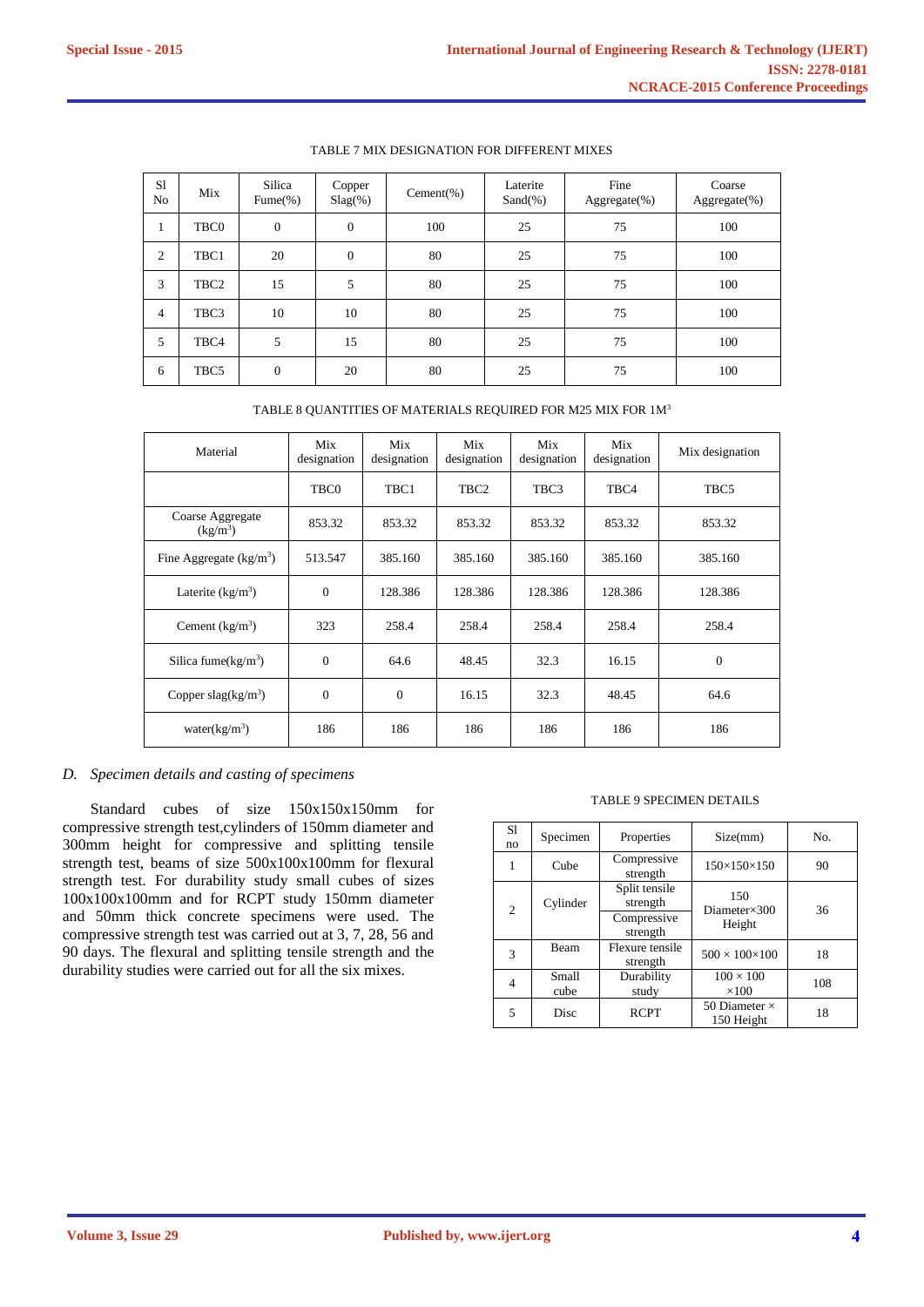Requried numbers of concrete cubes,cylinders,beams were casted .Also for durability studyrequired numbers of small cubes were casted and for RCPT study concrete specimens were casted. Specimens were demoulded after 24 hours of casting and were kept in a curing tank for water curing.

# *E. Tests on specimens*

The specimens after casting and curing were subjected to testing.Testing the specimens determines the strength and also the quality of concrete.Tests were performed on the concrete both in fresh states and hardened states for getting workability ,strength and durabilityof concrete with silica fume ,copper slag and fine aggregate with constant percentage of laterite.The test performed were

- 1. Tests on workability of concrete
	- Slump Test
	- Compacting Factor Test
- 2. Tests on strength of concrete
	- Compressive Strength Test
	- Splitting Tensile Strength Test
	- Flexural Strength Test
- 3. Test on Durability Of Concete

# III. RESULTS AND DISCUSSION

#### *A. Properties of fresh concrete*

Fresh concrete properties were studied for all the mixes and it is determined by slump test and compaction factor test.The test results are shown in Table 10andTable 11. From the result obtained ,it is found that workability increases form TBC 0 to TBC 5.

TABLE 10 VARIATION OF SLUMP VALUE WITH DIFFERENT **MIXES** 

| Sl No          | Mix Designation  | Slump(mm) |
|----------------|------------------|-----------|
|                | TBC <sub>0</sub> | 30        |
| $\overline{c}$ | TBC 1            | 32        |
| 3              | TBC <sub>2</sub> | 33        |
|                | TBC <sub>3</sub> | 35        |
| 5              | TBC <sub>4</sub> | 38        |
|                | TBC <sub>5</sub> |           |
|                |                  |           |

TABLE11 VARIATION OF COMPACTING FACTOR WITH DIFFERENT MIXES

| Sl <sub>No</sub> | Mix Designation  | Compacting factor |
|------------------|------------------|-------------------|
|                  | TBC <sub>0</sub> | 0.80              |
| 2                | TBC <sub>1</sub> | 0.82              |
| $\mathcal{R}$    | TBC <sub>2</sub> | 0.84              |
|                  | TBC <sub>3</sub> | 0.86              |
| 5                | TBC <sub>4</sub> | 0.88              |
|                  | TBC 5            | 0.90              |

- *B. Properties of hardened concrete*
- *1) Cube Compressive Strength*

Cube Compressive test was carried out for cube of size 150mmx150mmx150mm in compression testing machine for all the six mixes at the age of 3,7,28,56 and 90days.From test results TBC  $\overline{2}$  showed maximum compressive strength compared to all other mixes.From the compression test ,TBC 2 was obtained as the optimum mix.percentage increase 7 day compressive strength is 26% and 28 day compressive strength is 34%.



Fig.4. Variation of compressive strength of cube

#### *2) Compressive Strength of Cylinder*

The cylinder compressive strength test of concrete was carried out for six mixes. From these results ,it can be seen that the compressive strength of cylinder of TBC 2 was higher than other mixes.



Fig.5. Variation of compressive strength of cylinder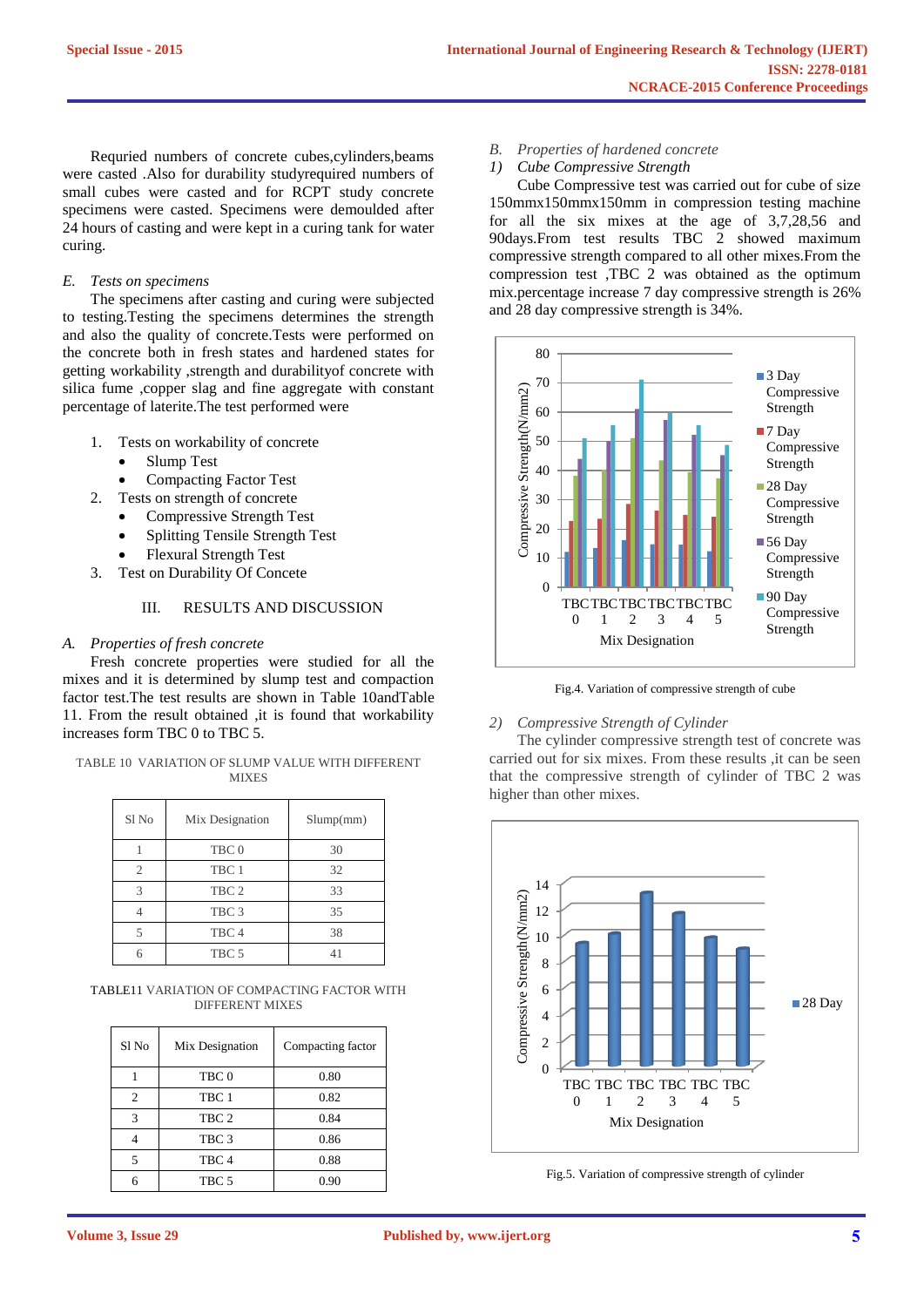## *3) Splitting tensile strength of cylinder*

Splitting tensile strength test was done for six mixes at the age of 28 days of water curing From these results,it can be seen that the splitting tensile strength of cylinder of TBC2(15%SF,5%CS,25% Laterite sand) was higher than all other mixes.percentage increase in splitting tensile strength at 28 day is 44%.



Fig.6. Variation of splitting tensile strength

#### *4) Flexural strength of Beam*

Flexural strength test was done for six mixes at the age of 28 days of water curing From these results,it can be seen that the Flexural strength of beam of TBC2(15%SF,5%CS,25%Laterite sand) was higher than all other mixes.percentage increase in Flexural strength at 28 day is 41%.



Fig.7. Variation of Flexural strength

## *C. Durability study of concrete*

Durability of concrete is the ability to resist weathering action,chemical attack,abrasion or any process of deterioration or it is the ability to last a long time without significant deterioration. Concrete ingredients their proportioning interactions between them, placing and curing practices determine the ultimate durability and life of the concrete. Durability studies were carried out for six mixes at the ages of 56 and 90 days.

#### *1) Alkali Attack Test*

This test was performed on six mixes. TBC 0,TBC 1,TBC 2,TBC 3,TBC 4,TBC 5.Sodium Hydroxide was used for this study.This was done to find out the effect of alkali on the concrete mixes.From the results obtained ,it is found that the percentage strength loss was more for TBC 0 and less for TBC 2.This indicates that TBC 2 shows good resistance than control mix.



Fig.8. Percentage weight loss in alkaline solution



Fig.9. Percentage strength loss in alkaline solution

#### *2) Acid Attack Test*

This test was done for TBC 0,TBC 1,TBC 2,TBC 3,TBC 4,TBC 5 mixes at the ages of 56 and 90 days after the exposure to sulphuric acid solution.From the test results it is found that comparing the six mixes the percentage strength loss was less for optimum mix ie,TBC 2.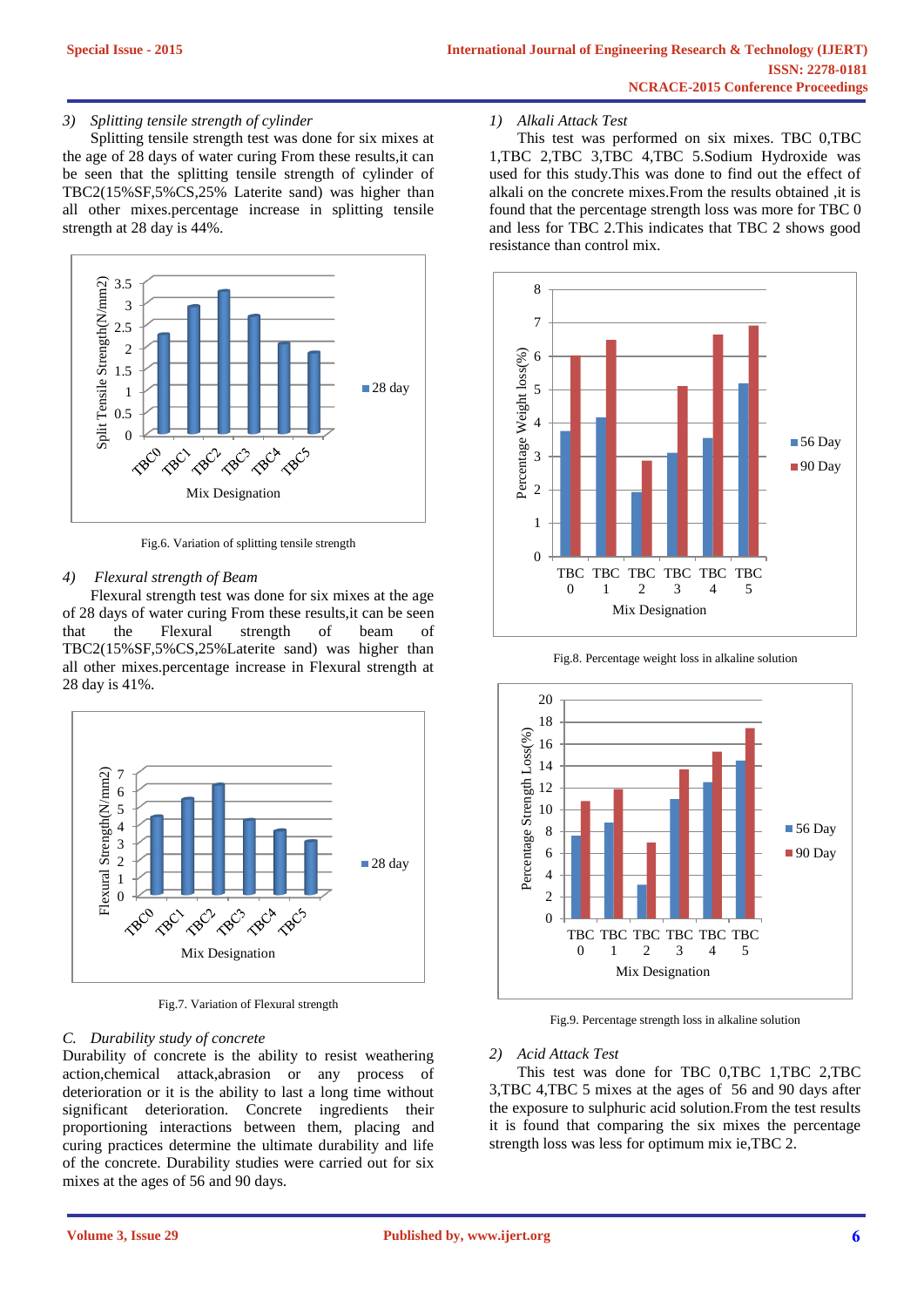

Fig.10. Specimens immersed in sulphuric acid solution



Fig.11. Formation of efflorescence



Fig.12. Percentage weight loss in acid solution



Fig.13. Percentage loss in compressive strength in acid solution

# *3) Sulphate Attack Test*

The compressive strength and weight of the specimens were determined and compared with specimens subjected to water curing .This test was done for six mixes at the ages of 56 and 90 days after the immersion of sodium sulphate solution.From the result it is found that the strength loss and weight loss is more for TBC 5. When compared to TBC 0 and TBC 2 optimum mix show slight poor resistance to sulphate attack than control mix.



Fig.14. Percentage weight loss in sodium sulphate solution